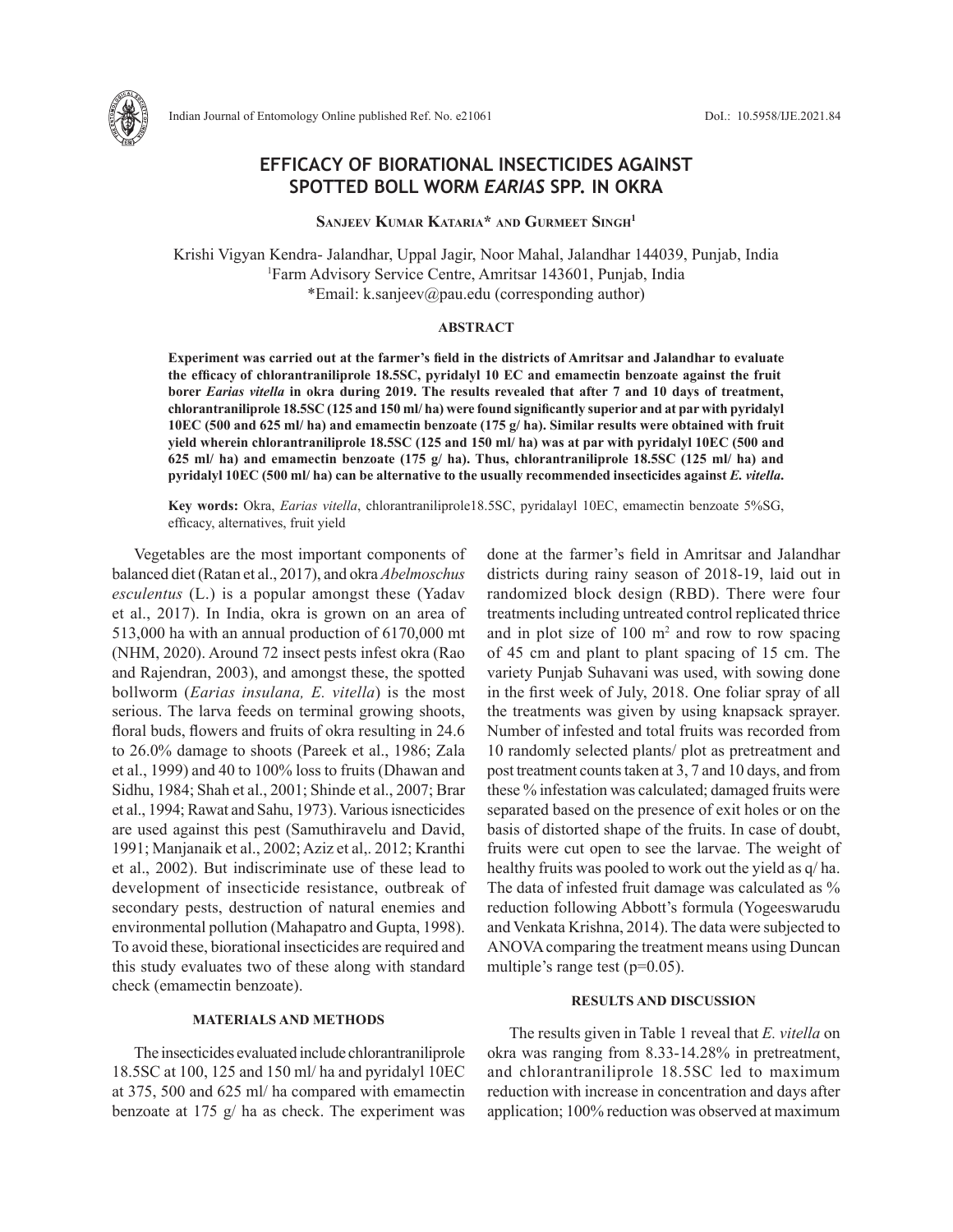| S.               | Treatment           | Dose    |                            | Amritsar district |                |        |                            | Jalandhar district |        |        |  |
|------------------|---------------------|---------|----------------------------|-------------------|----------------|--------|----------------------------|--------------------|--------|--------|--|
| No.              |                     | (g/ml)/ | % reduction in larvae over |                   |                | Yield  | % reduction in larvae over |                    |        | Yield  |  |
|                  |                     | ha      |                            | control           |                | (q/ha) |                            | control            |        | (q/ha) |  |
|                  |                     |         | 3DAT                       | 7DAT              | 10DAT          |        | 3DAT                       | 7DAT               | 10DAT  |        |  |
| 1.               | Chlorantraniliprole | 100     | 49.79                      | 79.25             | 86.94          | 101.68 | 69.76                      | 83.86              | 93.52  | 111.33 |  |
|                  | 18.5SC              | 125     | 78.30                      | 100.00            | 100.00         | 117.93 | 82.86                      | 100.00             | 100.00 | 123.33 |  |
|                  |                     | 150     | 79.10                      | 100.00            | 100.00         | 121.08 | 91.89                      | 100.00             | 100.00 | 124.68 |  |
| $\overline{2}$ . | Pyridalyl 10EC      | 375     | 55.19                      | 79.09             | 84.80          | 96.25  | 57.17                      | 71.10              | 73.79  | 114.00 |  |
|                  |                     | 500     | 70.57                      | 100.00            | 100.00         | 111.68 | 83.95                      | 100.00             | 100.00 | 120.68 |  |
|                  |                     | 625     | 74.85                      | 100.00            | 100.00         | 118.75 | 84.33                      | 100.00             | 100.00 | 122.00 |  |
| $\mathfrak{Z}$ . | Emamectin benzoate  | 175     | 79.59                      | 100.00            | 100.00         | 121.08 | 83.85                      | 100.00             | 100.00 | 122.68 |  |
| 4.               | Control             |         |                            |                   | $\overline{a}$ | 81.25  | $\blacksquare$             |                    | ٠      | 99.33  |  |
|                  | df                  |         | 2,6                        | 2,6               | 2,6            |        | 2,6                        | 2,6                | 2,6    |        |  |
|                  | Mean sum square     |         | 447.08                     | 309.78            | 143.69         |        | 409.81                     | 402.87             | 288.00 |        |  |
|                  | (Treatment)         |         |                            |                   |                |        |                            |                    |        |        |  |
|                  | Mean sum square     |         | 15.14                      | 0.62              | 1.71           |        | 3.19                       | 2.24               | 1.13   |        |  |
|                  | (Error)             |         |                            |                   |                |        |                            |                    |        |        |  |
|                  | F value             |         | 29.54                      | 93.00             | 83.93          |        | 128.18                     | 179.94             | 255.41 |        |  |
|                  | $CD (p=0.05)$       |         | 6.92                       | 1.41              | 2.33           |        | 3.18                       | 2.66               | 1.88   |        |  |

Table 1. Efficacy of insecticides against *Earias vitella* in okra

Means within a column followed by same letters not significantly different at  $\alpha = 0.05$ (Duncan's Multiple Range Test)

dose of 150 ml/ ha after 7 and 10 days of spray, also with 125 ml/ ha. Reddy et al (2019) also observed the superiority of chlorantraniliprole 18.5SC at 0.3 ml/ l. Similarly, imidacloprid  $(a)$  3 g ai/ kg followed by a foliar spray of  $\lambda$ -cyhalothrin  $\omega$  50 g ai/ ha at 50 days of sowing were the most effective, with increase in yield over control. After 3 days of spraying while, there was no damage with pyridalyl 10E at 500 ml/ ha; and with emamectin benzoate  $\omega$  175 g/ ha it was 2.61% after 3 days of spraying, and nil damage after 7 and 10 days of spraying. Thus, chlorantraniliprole 18.5SC  $\omega$  125 ml/ ha and pyridalyl 10 EC  $\omega$  500 ml/ ha gave promising results. The fruit yield was maximum (121.08 q/ ha) with chlorantraniliprole 18.5SC at 150 ml/ ha followed by pyridalyl 10 EC (118.75 q/ ha)  $\omega$  625 ml/ ha. These results obtained at Amritsar were found to agree with those obtained at Jalandhar. The treatment of chlorantraniliprole 18.5 SC was found effective at 100, 125 and 150 ml/ ha, respectively after 3 days of insecticide application, and no damage was observed at 7 and 10 days of applying the insecticide at 125 and 150 ml/ ha. Similar results were obtained with pyridalyl 10 EC used at 500 and 625 ml/ ha. Emamectin benzoate was found to be superior over pyridalyl in terms of fruit damage. Maximum fruit yield (123.33 q/ ha) was obtained when chlorantraniliprole 18.5 SC was used at 125 ml/ ha.

Thus, chlorantraniliprole may be used at the lower dose to reduce the cost of spraying. Similar findings were observed by Reddy et al. (2019) with significantly superior fruit yield.

#### **ACKNOWLEDGEMENTS**

The authors thank Dr R S Chandi (Scientist) for assistance in layout of this experiment, and the Head, Department of Entomology, PAU, Ludhiana for providing facilities.

#### **REFERENCES**

- Aziz M A, Hasan M U, Ali A, Iqbal J. 2012. Comparative efficacy of different strategies for management of spotted bollworms, *Earias*  spp. on okra, *Abelmoschus esculentus* (L). Moench. Pakistan Journal of Zoology 44(5): 1203-1208.
- Brar J S, Bhalla J S, Singh H. 1994. Chemical control of *E. vittella* in okra. Journal of Insect Science 5: 225-226.
- Dhawan A K, Sidhu A S. 1984. Incidence and relative abundance of different species of spotted boll worm on okra at Ludhiana. Punjab Journal of Research, PAU 21(4): 533-542.
- Kranthi K R, Jadhav D R, Kranthi S, Wanjari R R, Ali S, Russell D. 2002. Insecticide resistance in five major insect pests of cotton in India. Crop Protection 21: 449-460.
- Mahapatro G K, Gupta G P. 1998. Pesticide induced resurgence. Pestology 22: 14-20.
- Manjanaik C, Herle P S, Singh G K. 2002. Chemical control of fruit borer, *Earias* spp*.* in coastal zone of Karnataka. Environmental Science of Ecology 20 (3): 692-695.
- NHM.2020.http://nhb.gov.in/Statistics.aspx?enc=WkegdyuHokljEtehn Joq0KWLU79sOQCy+W4MfOk01GFOWQSEvtp9tNH Hoiv3p49g.
- Pareek B L, Sharma G R, Bhatanagar K N. 1986. Seasonal incidence of major insect pests of okra in semi-arid region of Rajasthan. Annals of Arid Zone 25 (3): 222-224.
- Rao S, Rajendran R. 2003. Joint action potential of neem with other plant extracts against the leafhopper *Amrasca devastans* (Distant) on okra. Pest Management and Economic Zoology 10: 131-136.
- Ratan D, Prahlad D, Pandey H, Sarkar M. 2017. Insecticidal resistance